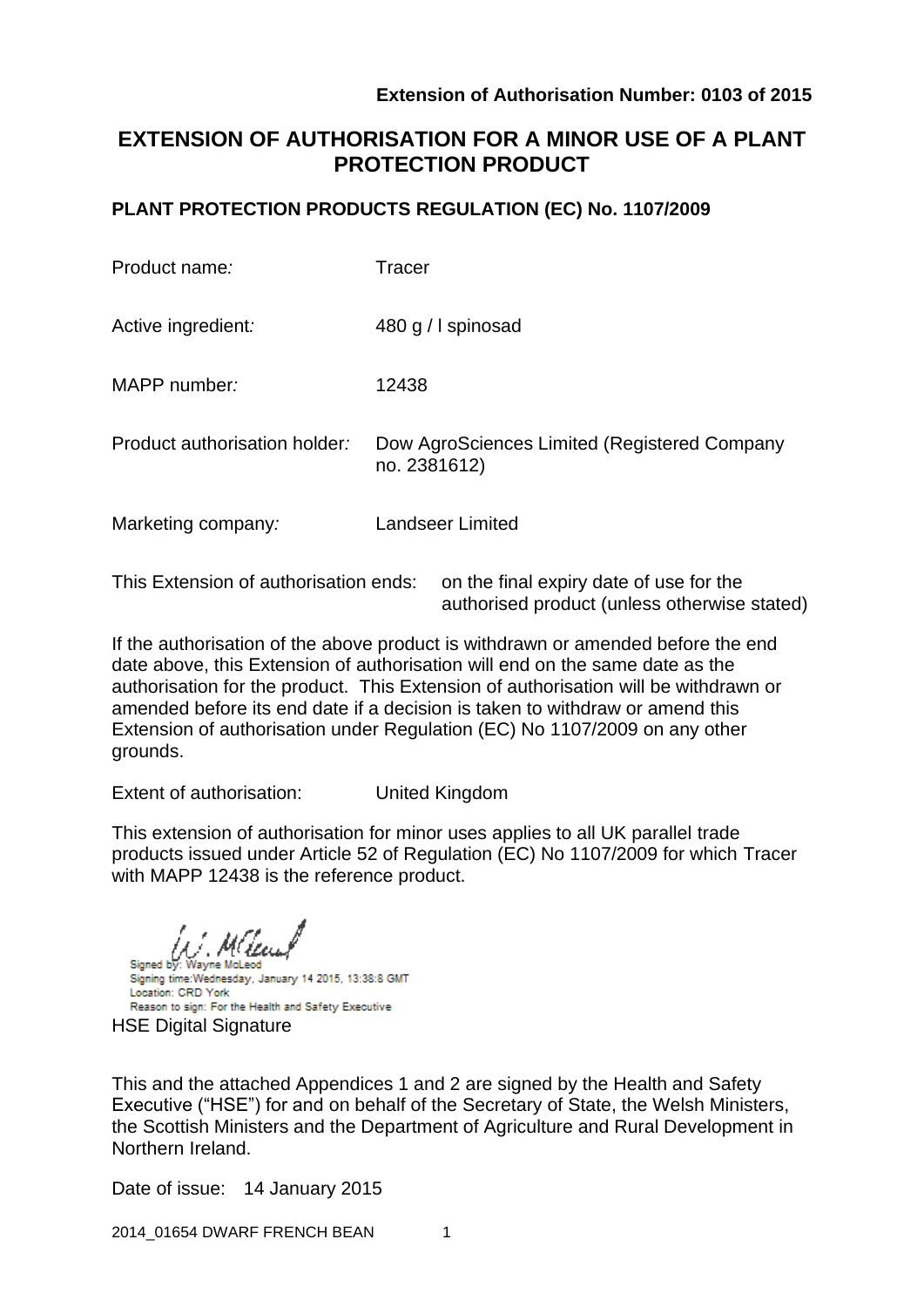### **EXPLANATORY NOTES**

- 1. This is Extension of authorisation number 0103 of 2015.
- 2. This Extension of authorisation will be published on the website of the Chemicals Regulation Directorate of the HSE.
- 3. Application reference number: COP 2014/01654
- 4. Persons using the product to which this Extension of authorisation applies should acquaint themselves with and observe all requirements contained in the Regulation (EC) No 1107/2009, including the duty on the holder of any Extension of authorisation to notify information on potentially dangerous effects, a contravention of which is a criminal offence under those Regulations.
- 5. Neither the efficacy nor the phytotoxicity of the product for which this Extension of authorisation has been granted has been assessed and, as such, the user bears the risk in respect of failures concerning its efficacy and phytotoxicity.

### **ADVISORY INFORMATION**

IMPORTANT: When applying this product under the terms of this Extension of Authorisation, comply with any resistance guidance or restrictions stated on the product label.

Total reliance on one pesticide will hasten the development of resistance. Pesticides of different chemical types or alternative control measures should be included in the planned programme. Alternating with different modes of action is a recognised antiresistance strategy. Spinosad has a different mode of action from other insecticides and is most effective when applied in planned programmes with other insecticides with different modes of action.

Avoid use of the same active substance or mode of action on consecutive generations of insects. However, multiple applications to reduce a single generation are acceptable. If uncertain of the generation cycle, no more than three consecutive applications (2 for any protected crops) should be used nor should there be continuous use for more than 30 days. Do not use 'Tracer' or any product containing spinosad on consecutive generations for insects which show a high risk of resistance such as thrips species.

Applications should be targeted against early insect developmental stages whenever possible.

If possible, include multiple tactics (e.g. cultural or biological controls) when using Integrated Pest Management Programmes.

Use 'Tracer' in programmes with other effective insecticides of a different mode of action to reduce the possibilities of resistance occurring.

This Extension of Authorisation relates to the use of 'Tracer' (M12438) on outdoor dwarf French bean for the control of caterpillers of Silver Y moth (*Autographa*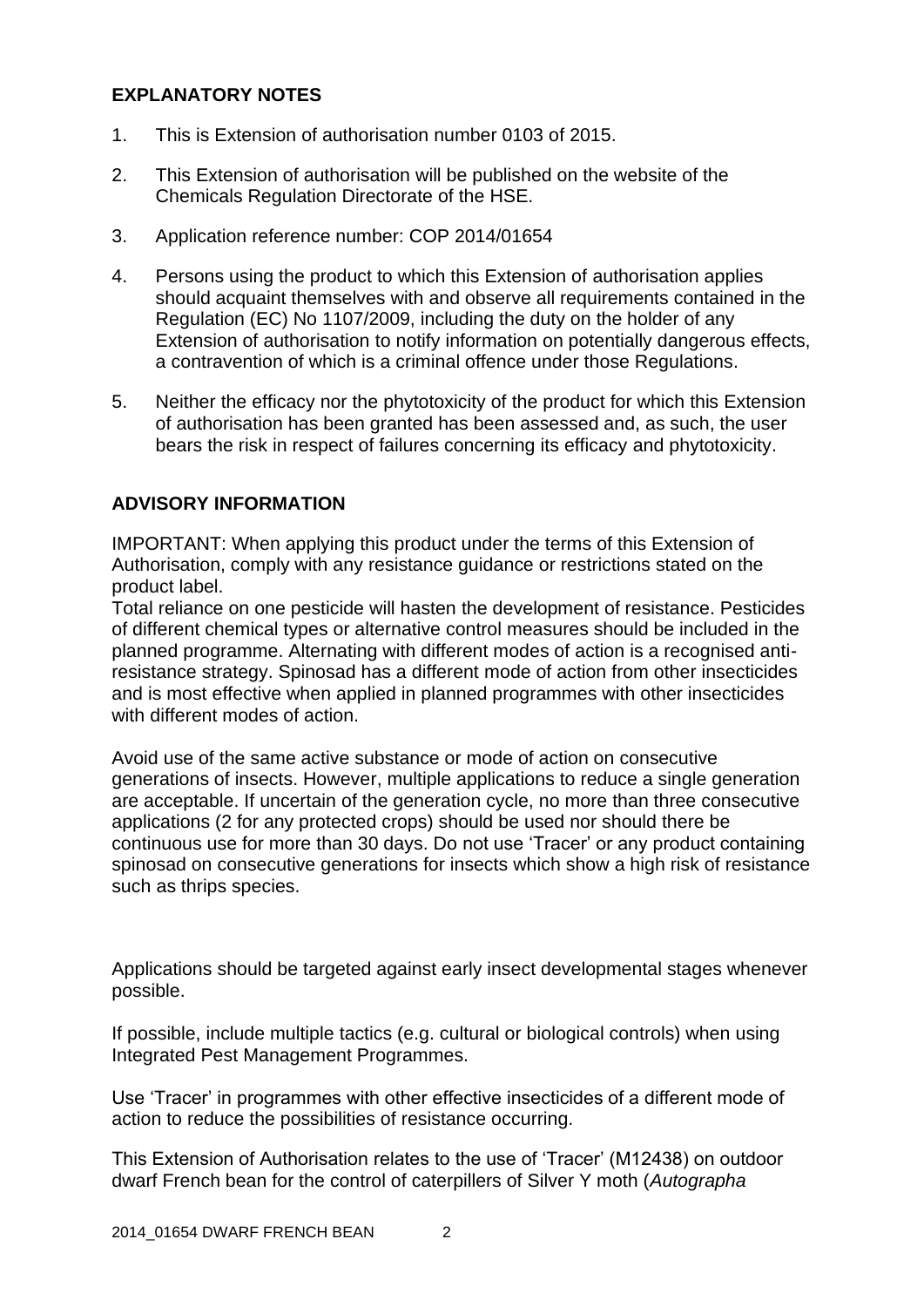*gamma*) , the product should be applied via horizontal boom sprayer including those with air assistance in a minimum water volume of 200 litres of water per hectare and with a minimum interval of 10 days between applications.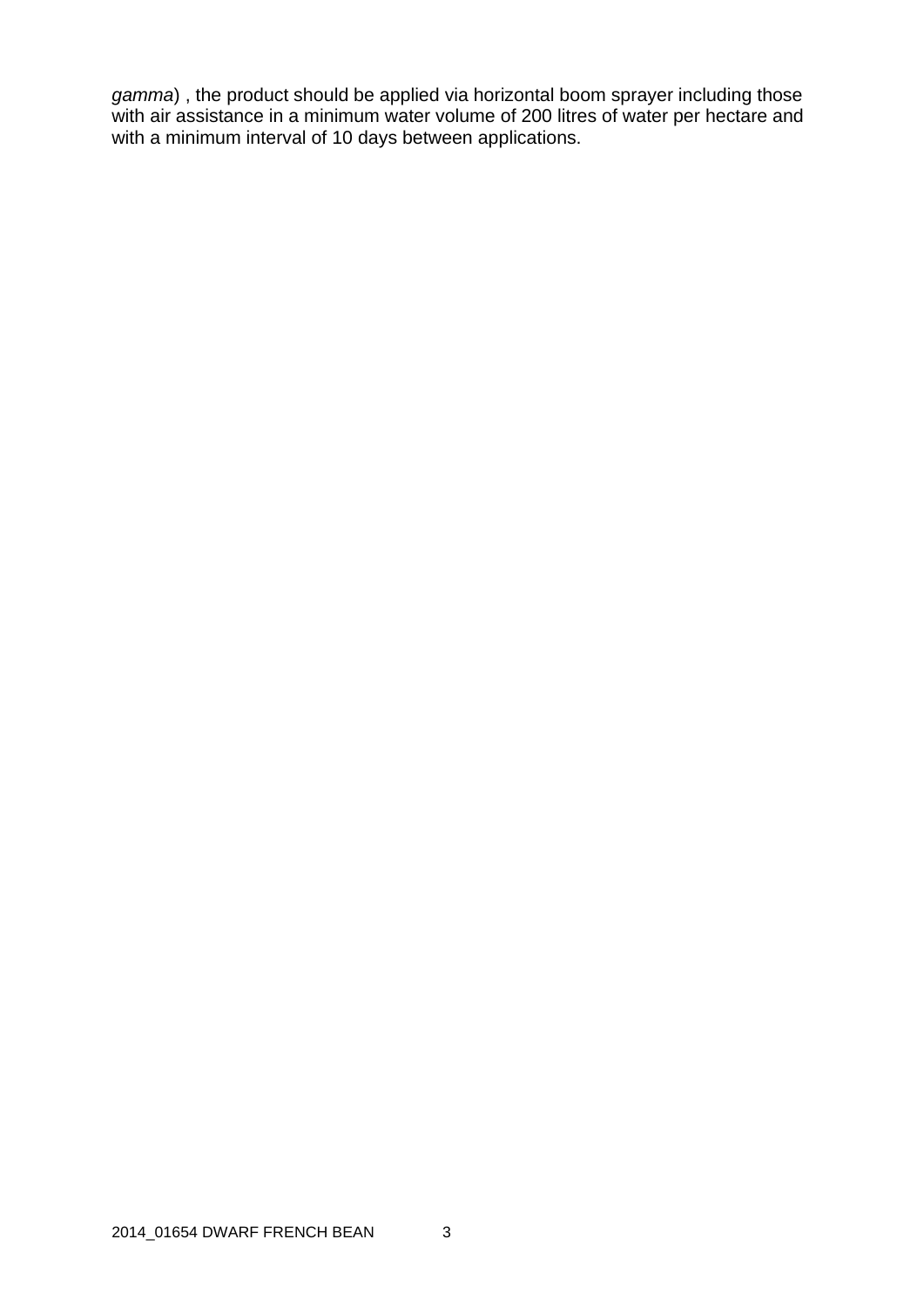## **APPENDIX 1: CONDITIONS OF EXTENSION OF AUTHORISATION**

The conditions below are obligatory. They must be complied with when the Extension of authorisation occurs. Failure to comply with the following conditions will result in the withdrawal or amendment of the Extension of authorisation under Regulation (EC) No 1107/2009 and may result in other enforcement action, including prosecution. For the purposes of this Extension of authorisation only, the conditions and/or requirements shown below supersede any corresponding conditions and/or requirements set out on the label or otherwise provided for under the product authorisation **which would otherwise apply**.

**Use:**

| Field of use:                    | <b>ONLY AS AN INSECTICIDE</b>                                                                                                                                                                                                                                 |     |                                                                                                                                                                                                                                                                                                                                                                                                                                   |                        |                                                   |                                |  |  |
|----------------------------------|---------------------------------------------------------------------------------------------------------------------------------------------------------------------------------------------------------------------------------------------------------------|-----|-----------------------------------------------------------------------------------------------------------------------------------------------------------------------------------------------------------------------------------------------------------------------------------------------------------------------------------------------------------------------------------------------------------------------------------|------------------------|---------------------------------------------------|--------------------------------|--|--|
| User:                            | Professional                                                                                                                                                                                                                                                  |     |                                                                                                                                                                                                                                                                                                                                                                                                                                   |                        |                                                   |                                |  |  |
| Crops/situations:                | Maximum<br>individual dose:<br>(litres product /<br>ha)                                                                                                                                                                                                       |     |                                                                                                                                                                                                                                                                                                                                                                                                                                   | Maximum total<br>dose: | Maximum<br>number of<br>treatments: (per<br>crop) | Latest time of<br>application: |  |  |
| Outdoor dwarf<br>French bean     | 0.2                                                                                                                                                                                                                                                           |     |                                                                                                                                                                                                                                                                                                                                                                                                                                   |                        | 3                                                 | Three days<br>before harvest   |  |  |
| <b>Operator Protection:</b>      | (1)<br>Engineering control of operator exposure must be<br>used where reasonably practicable in addition to the<br>following personal protective equipment:<br>Operators must wear suitable protective gloves<br>when handling the concentrate or applying by |     |                                                                                                                                                                                                                                                                                                                                                                                                                                   |                        |                                                   |                                |  |  |
|                                  |                                                                                                                                                                                                                                                               | (2) | hand-held equipment.<br>However, engineering controls may replace personal<br>protective equipment if a COSHH assessment<br>shows that they provide an equal or higher standard<br>of protection.                                                                                                                                                                                                                                 |                        |                                                   |                                |  |  |
| Environmental protection:<br>(1) |                                                                                                                                                                                                                                                               |     | Since there is a risk to aquatic life from use, users<br>not applying the statutory buffer zone must either<br>themselves carry out or ensure that someone else<br>has carried out a Local Environment Risk<br>Assessment for Pesticides (LERAP) on their behalf<br>before each spraying operation from a horizontal<br>boom sprayer. Users must not allow direct spray<br>from such sprayers to fall within 5m of the top of the |                        |                                                   |                                |  |  |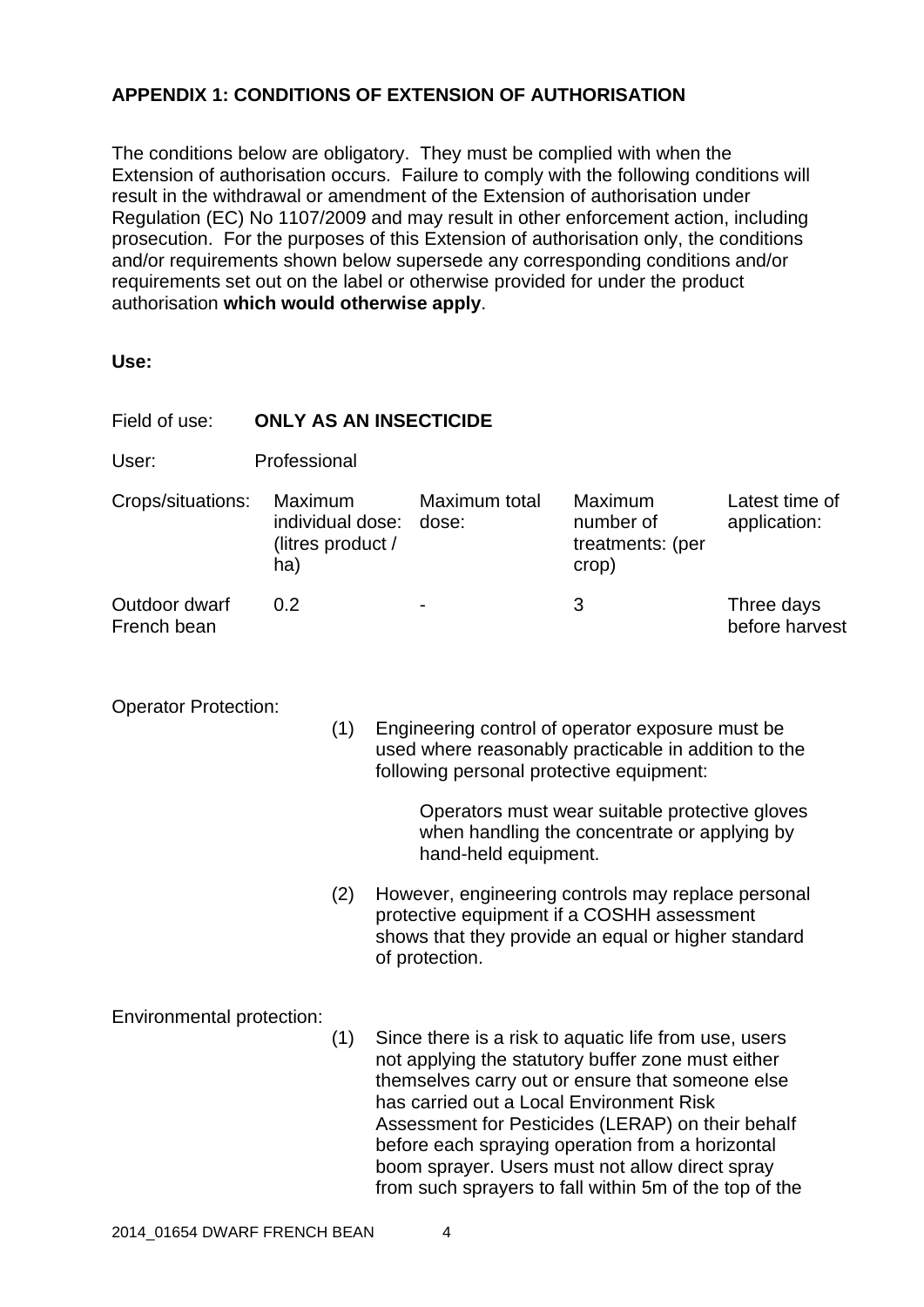bank of any static or flowing waterbody or within 1m of a ditch which is dry at the time of application (these distances to be measured as set out in the booklet 'Local Environment Risk Assessment for Pesticides - Horizontal Boom Sprayers' and any amendments that are made to it) unless:

(a) The LERAP indicates that a narrower buffer zone will be sufficient; and

(b) Any measures indicated by the LERAP as justifying the narrower buffer zone are complied with in full and in accordance with any conditions applicable to them.

Spray must be aimed away from water.

Spray from hand-held sprayers must not be allowed to fall within 1 m of the top of the bank of a static or flowing waterbody. Spray must be aimed away from water.

- (2) The results of the LERAP must be recorded in written form and must be available for a period of three years for inspection to any person entitled to exercise enforcement powers under or in connection with the Plant Protection Products Regulations 2011 or the Plant Protection Products (Sustainable Use) Regulations 2012. (An electronic record will satisfy the requirement for a written record, providing it is similarly available for inspection and can be copied).
- (3) Detailed guidance on LERAPs and how to conduct a LERAP are contained in the booklet 'Local Environment Risk Assessment for Pesticides - Horizontal Boom Sprayers', available from HSE Chemicals Regulation Directorate's website. All LERAPs must be carried out in accordance with this Guidance and any amendments that are made to it.

Other specific restrictions:

- (1) This product must only be applied in accordance with the terms of this extension of authorisation, the product label and/or leaflet and any additional guidance on extensions of authorisation.
- (2) This product qualifies for inclusion within the Local Environment Risk Assessment for Pesticides (LERAP) scheme. Before each spraying operation from a horizontal boom sprayer, either a LERAP must be carried out in accordance with the 'Local Environment Risk Assessment for Pesticides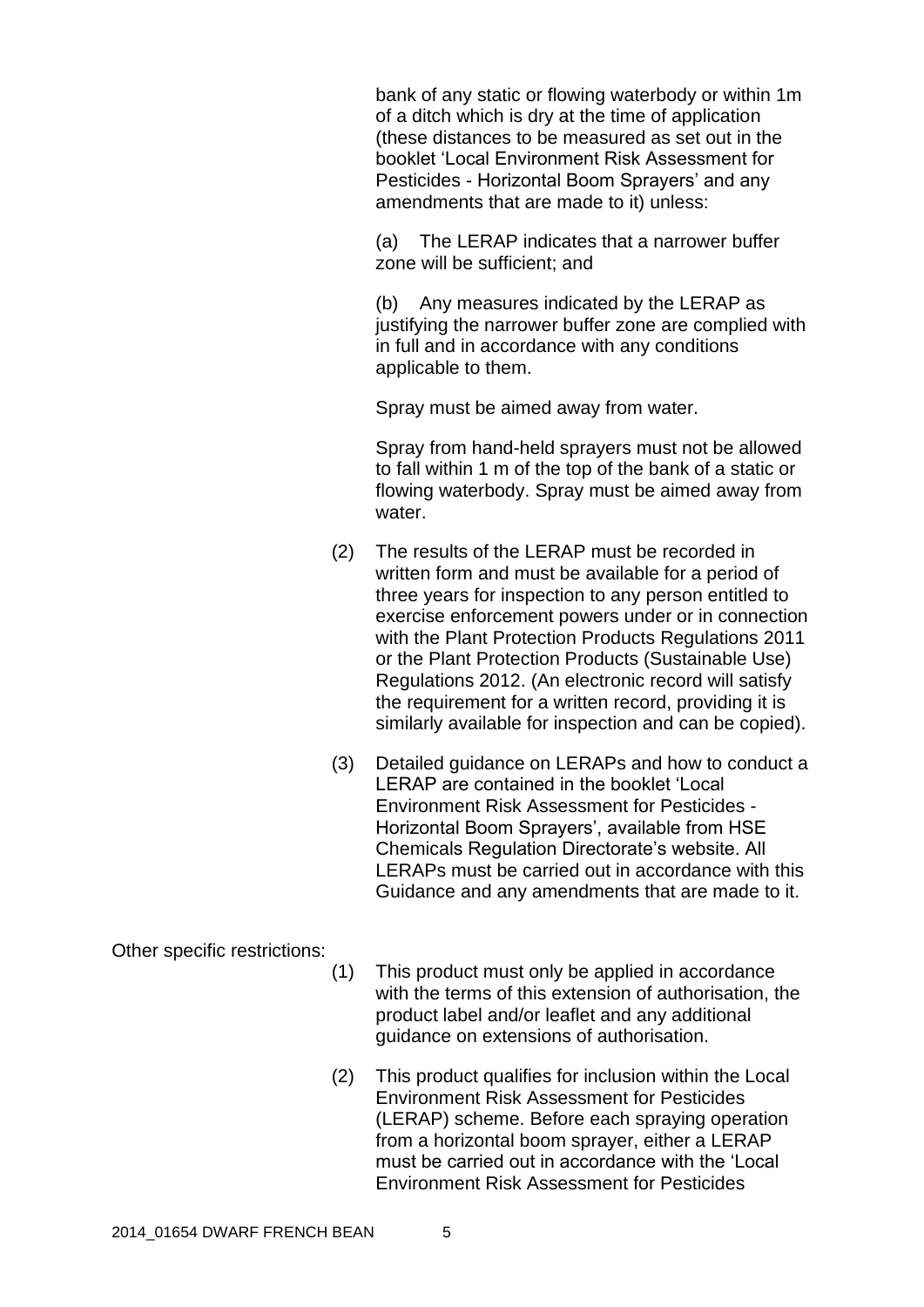Horizontal Boom Sprayers' booklet available from the HSE Chemicals Regulation Directorate's website or the statutory buffer zone must be maintained. The results of the LERAP must be recorded and kept available for three years.